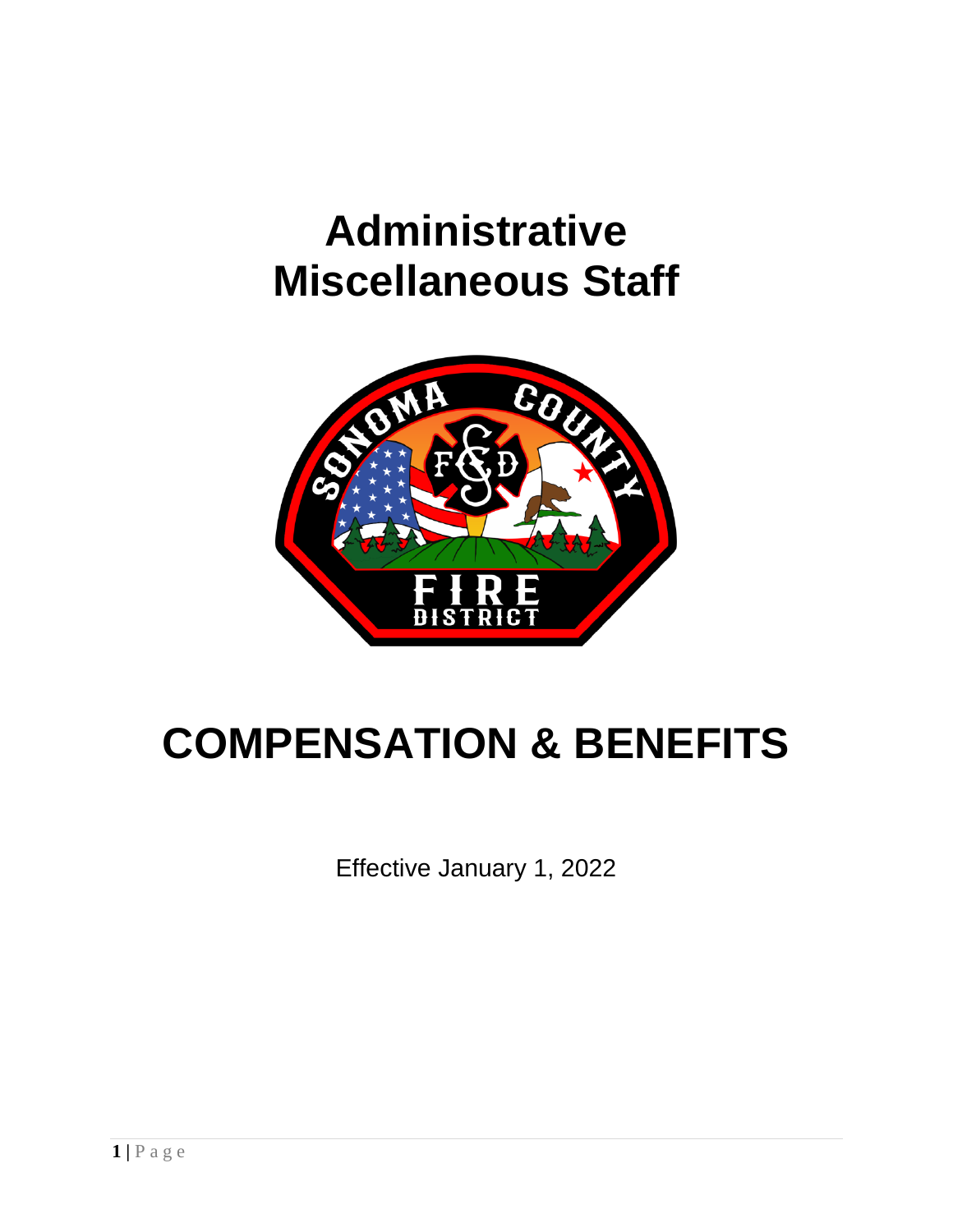| <b>Topic</b>                                                         | Page                    |
|----------------------------------------------------------------------|-------------------------|
| Introduction                                                         | 3                       |
|                                                                      |                         |
| <b>Effective Date</b>                                                | $\overline{\mathbf{3}}$ |
|                                                                      |                         |
| <b>Employment Status, Work Periods, Salaries, Other Compensation</b> | $\overline{\mathbf{3}}$ |
| <b>Employment Status</b>                                             | 3                       |
| <b>Work Period</b>                                                   | 3                       |
| <b>Salaries</b>                                                      | 8                       |
| Overtime Pay                                                         | 4                       |
| <b>Mandated Staffing Period Pay</b>                                  | 4                       |
| On Call / Stand-by Pay (Fire Inspectors)                             | 4                       |
| <b>Jury Duty</b>                                                     | 6                       |
| <b>Deferred Compensation</b>                                         | 4                       |
|                                                                      |                         |
| Retirement                                                           | 4                       |
|                                                                      |                         |
| <b>Paid Time Off</b>                                                 | 5                       |
| Sick Leave                                                           | 5                       |
| <b>Bereavement Leave</b>                                             | 5                       |
| Vacation                                                             | 5                       |
| Holidays                                                             | 6                       |
| Alternative Leave                                                    | 6                       |
|                                                                      |                         |
| <b>Benefits / Insurance</b>                                          | 6                       |
| Medical                                                              | 6                       |
| Dental                                                               | 7                       |
| Vision                                                               | 7                       |
| Life                                                                 | $\overline{\mathbf{z}}$ |
| Long Term Disability                                                 | 7                       |
| <b>CSFA Membership</b>                                               | $\overline{\mathbf{z}}$ |
|                                                                      |                         |
| <b>Management Rights</b>                                             | $\overline{\mathbf{z}}$ |
|                                                                      |                         |
| <b>Other Provisions</b>                                              | 7                       |
| Uniforms / Apparel                                                   | 7                       |
| <b>Continuing Education / Tuitions</b>                               | 8                       |
|                                                                      |                         |
| <b>Appendix A</b>                                                    |                         |

## **TABLE OF CONTENTS**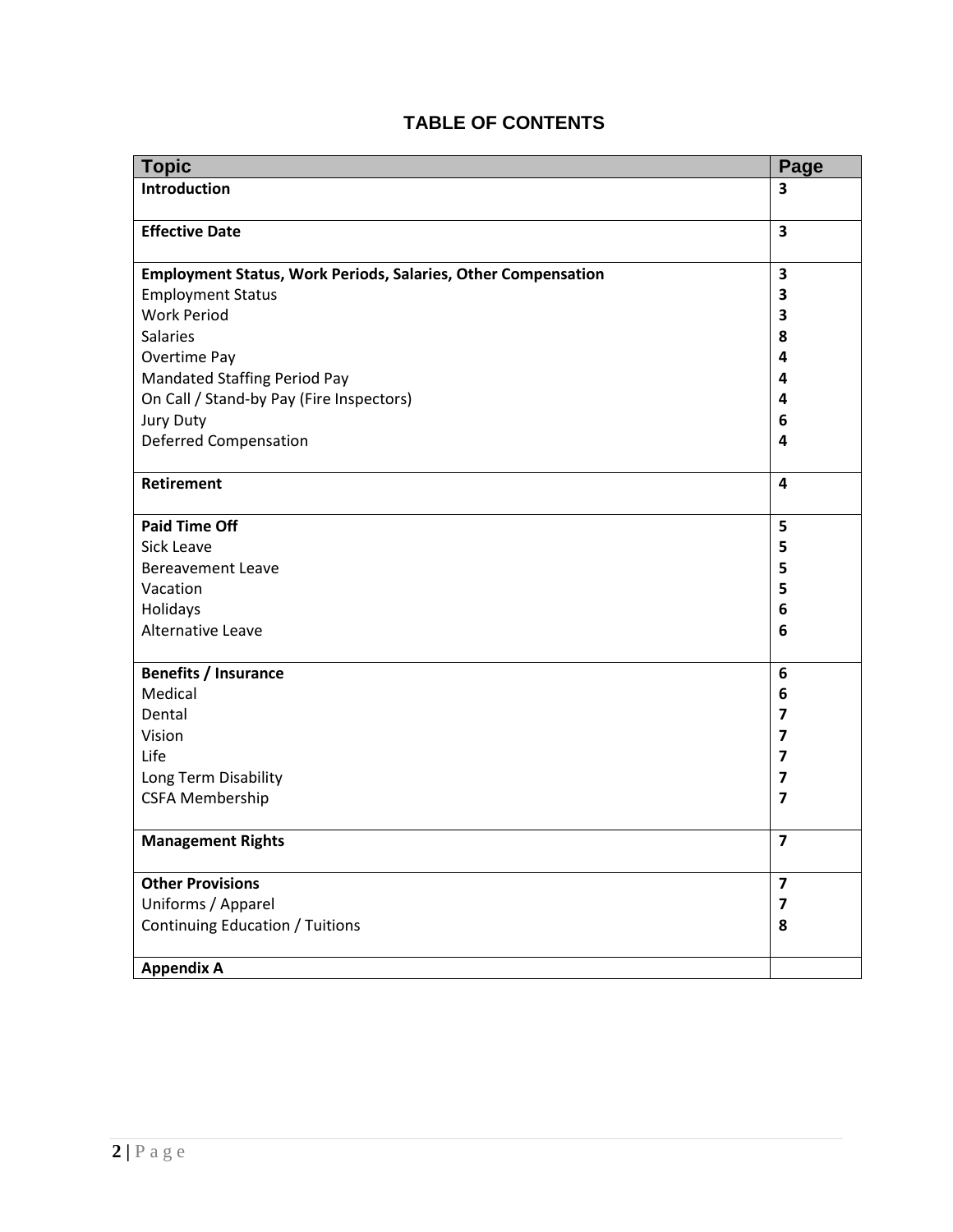#### **INTRODUCTION**

This document reflects the salary, benefits, and working conditions for the full-time non-safety, miscellaneous employees unless otherwise covered under individual employment agreements. Miscellaneous Employees include:

- $\blacksquare$  Executive Assistant (1)
- *Finance Manager<sup>1</sup>(1)*
- Benefits Administrator (1)
- Accounting Support (1)
- Administrative Assistant (2)
- Fire Inspector (1)
- Community Outreach Specialist (1)
- Logistics Specialist (1)

#### **EFFECTIVE DATE**

January 1, 2022

#### **EMPLOYMENT STATUS, WORK PERIOD, SALARIES, OTHER COMPENSATIONS**

|  | <b>Work Period and Employment Status</b> |
|--|------------------------------------------|
|--|------------------------------------------|

| <b>Position</b>                      | <b>Typical Work Week</b> | <b>Work Status</b> |
|--------------------------------------|--------------------------|--------------------|
| <b>Executive Assistant</b>           | 40 / Week                | Salary/Exempt      |
| <b>Finance Manager</b>               | 40 / Week                | Salary/Exempt      |
| <b>Benefits Administrator</b>        | 40 / Week                | Salary/Non-Exempt  |
| <b>Accounting Support</b>            | 40 / Week                | Salary/Non-Exempt  |
| <b>Administrative Assistant</b>      | 40 / Week                | Salary/Non-Exempt  |
| <b>Fire Inspector</b>                | 40 / Week                | Salary/Non-Exempt  |
| <b>Community Outreach Specialist</b> | 40 / Week                | Salary/Non-Exempt  |
| <b>Logistics Specialist</b>          | 40 / Week                | Hourly/Non-Exempt  |

#### **Work Periods**

Miscellaneous employees are assigned a routine work schedule from 8:00 AM to 5:00 PM with a 1-hour lunch break, a 15-minute break in the morning, and a 15-minute break in the afternoon. Fire Inspectors work a 5-day/8-hour work schedule, 8:00 AM to 5:00 PM.

Executive Assistant and Finance Manager work a 5-day/8-hour work schedule, typically 8:00 AM to 5:00 PM. The Executive Assistant and Finance Manager may very their arrival and/or departure times (and

<sup>1</sup> Currently under separate agreement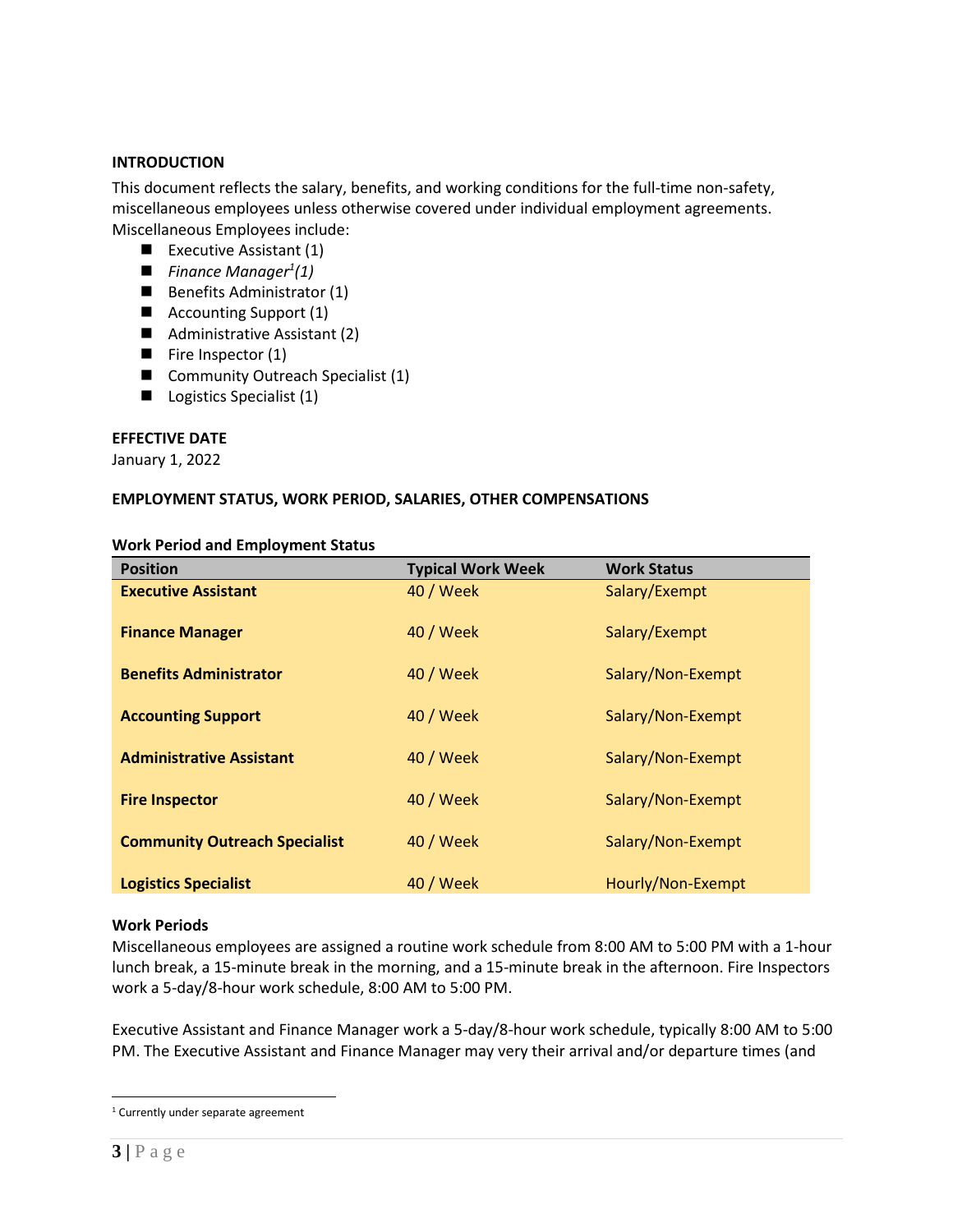other times during the workday) upon the approval from the Fire Chief and/or his/her designee. (Flex schedule). Fire inspectors may be required to work an after hours on-call period.

Logistics Specialists are assigned a routine work schedule from 8:00 AM to 5:00 PM with a 1-hour lunch break, a 15-minute break in the morning, and a 15-minute break in the afternoon.

#### **Salaries**

Salaries are set forth in the salary schedule attached to this document as Appendix A.

#### **Overtime Pay**

Miscellaneous employees shall receive time and one-half (1.5) for all overtime worked. This includes overtime for meetings and classes required by the District. Overtime is based on the employees' base hourly rate per FLSA. The Executive Assistant and Finance Manger may take flex time.

Overtime will only be approved for work that is not currently compensated by any other compensatory tool.

#### **Emergency Call Back / Mandated Staffing Periods / Recall Pay**

The District may recall personnel after-normal business hours due to significant emergency incidents (fire, rescues, disasters) and to provide additional on-duty staffing during periods of elevated community risk (storms, Red Flag Warnings). Staff who have been recalled shall be paid overtime for any hours worked beyond normal hours.

#### **On Call / Stand-by Pay ("On Call Fire Inspector")**

Fire Inspectors who are assigned to be on-call off duty and after normal business hours ("on call fire inspector") shall be compensated \$100 per day stand-by pay and shall be compensated time and onehalf (1.5) pay when responding for a call out initiated by the incident commander. Overtime will be rounded to the nearest hour with a two-hour minimum.

#### **Deferred Compensation**

The District will contribute up to \$300 dollar for dollar match per month period towards the Executive Assistant and Finance Manager (and \$200 all others) contribution to PERS 457 plan.

#### **RETIREMENT**

Retirement benefits for all employees covered in this agreement shall be provided in accordance with the current California Public Employees' Retirement System (CalPERS) contract.

Classic miscellaneous employees with 2.7% @ 55 plan, formula. Classic employees shall pay 8% employee contribution of applicable compensation.

Miscellaneous employees hired after January 1, 2013, with 2% @ 62 plan, formula (PEPRA Members). PEPRA safety employees will pay up to 50% of the normal cost, as set annually by PERS, contribution of applicable salary.

In lieu of the CalPERS Sick Leave Credit, the employee may choose to have the District pay the employee thirty percent (30%) of all unused sick leave accrued by the employee at the time of retirement based on the employee's hourly rate of pay inclusive of applicable incentives.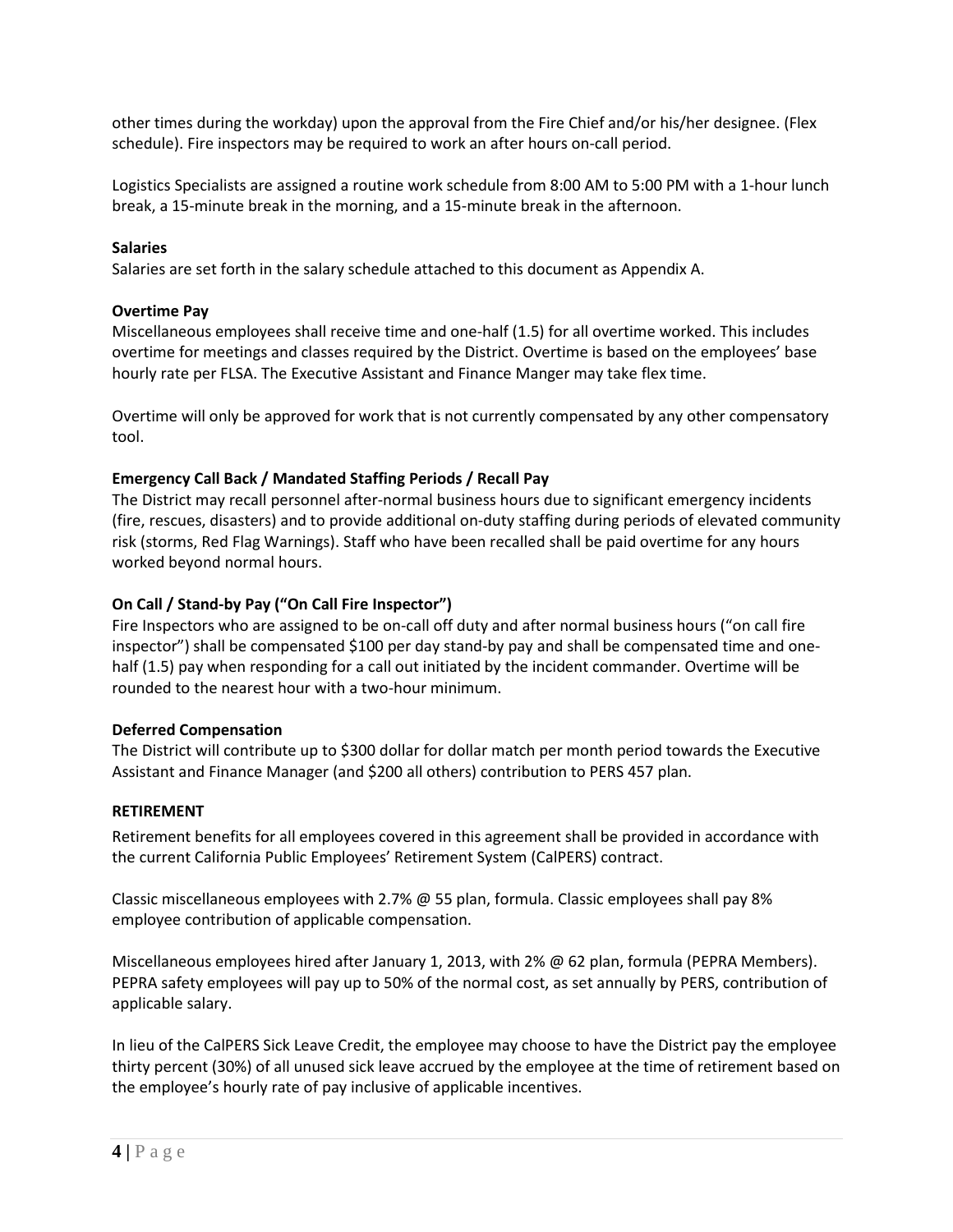#### **PAID TIME OFF**

#### **Sick Leave**

Miscellaneous employees shall accumulate sick leave at the rate of ten (10) hours month up to and including the fifteenth (15<sup>th</sup>) year of service. The accrual rates shall increase to sixteen (16) hours per month beginning with the sixteenth  $(16<sup>th</sup>)$  year of service.

The District may require a doctors note for sick leave exceeding four consecutive days.

#### **Bereavement Leave**

Miscellaneous employees shall be allowed up to three (3) consecutive days in the event of a death in the immediate family, which shall include the employees' existing spouse, child, step or foster child, mother, father, mother-in-law, father-in-law, brother, sister, grandparents, stepparents, foster parents, or any close relative residing in the employee's household.

The District may, at its discretion, approve a request for additional time off as bereavement leave where out-of-state travel is required or when an employee's emotional condition so warrants. Any such requests, if granted, shall be deducted from the employee's accrued sick leave.

#### **Vacation**

Miscellaneous employees (2080 employees) receive vacation hours earned as follows:

| Years of Service | <b>Hours Accrued Annually</b> |
|------------------|-------------------------------|
| 1-3 years        | 80 hours                      |
| 4-7 years        | 120 hours                     |
| 8-11 years       | 160 hours                     |
| $12-15$ years    | 200 hours                     |
| 16 or greater    | 240 hours                     |

#### **Maximum Allowable Accumulated Vacation**

Vacation balance maximum shall be two (2) years of accrual.

Should an employee reach the maximum vacation accrual the District shall pay hours in excess to the employee at their regular rate of pay.

Employees on extended "sick or injury" leave or vacation that has been canceled by the District, shall have vacation time in excess of the maximum allowed carried forward by written request approved by the Fire Chief.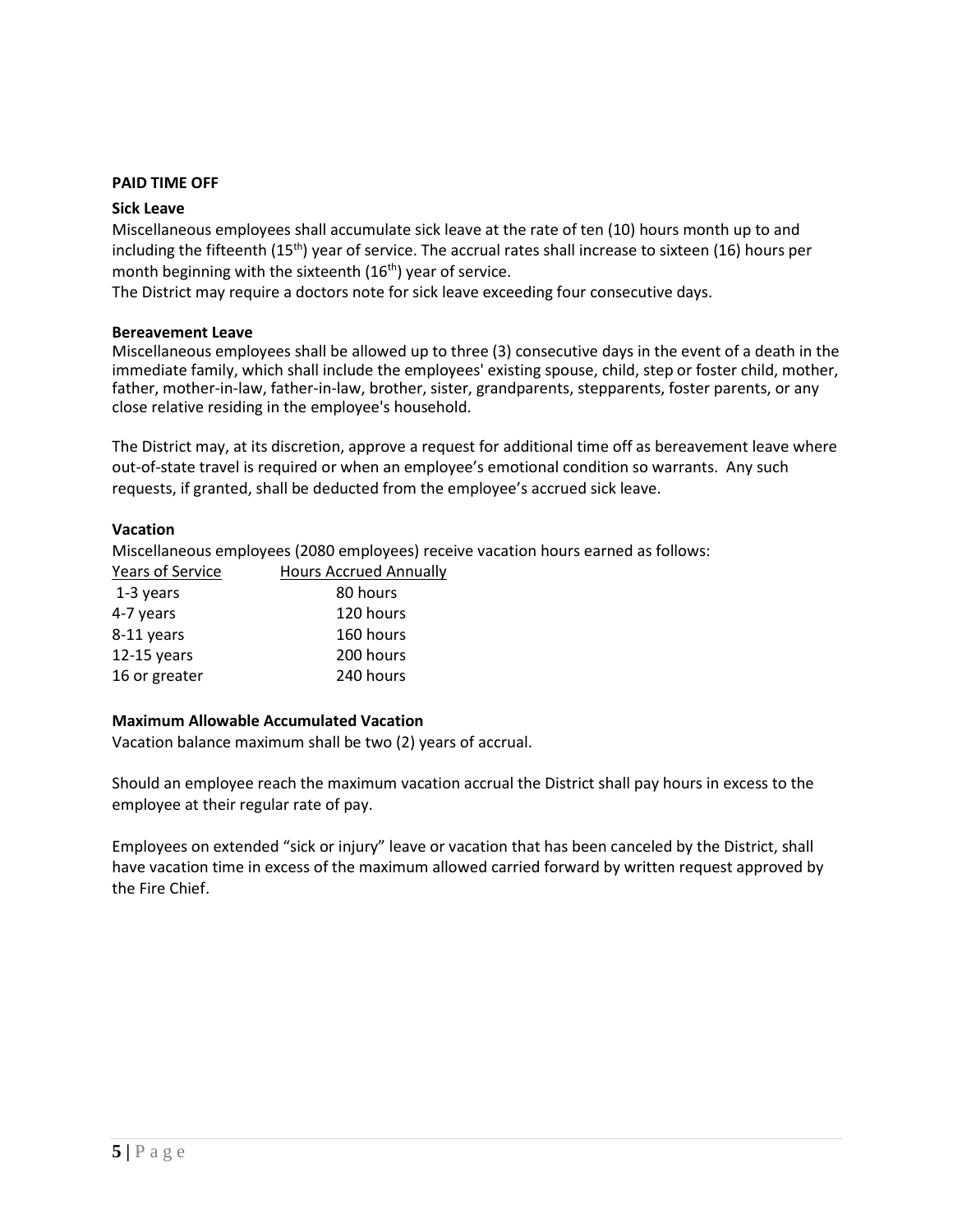#### **Holidays**

The District recognizes the following holidays:

| New Year's Day                | Martin Luther King Jr. Day |
|-------------------------------|----------------------------|
| Presidents Day                | <b>Memorial Day</b>        |
| Independence Day              | Labor Day                  |
| <b>Veterans Day</b>           | <b>Thanksgiving Day</b>    |
| Friday after Thanksgiving Day | Christmas Eve              |
| Birthday                      | Christmas Day              |

If the holiday falls on a weekend day, the previous Friday or following Monday can be taken off.

Holidays shall be paid for each of the twelve (12) observed holidays as they occur.

#### **Alternative Leave**

The Executive Assistant and Finance Manager shall receive sixty (60) hours of Alternative leave per calendar year. Alternative leave hours do not transfer year to year and do not hold cash value.

#### **Jury Duty**

In the event of a jury summons, no deduction will be made from the salary of any employee while serving on jury duty. Employee is to return to work immediately following a release from jury duty if jury duty concludes during a work period.

#### **BENEFITS**

#### **Medical Insurance**

All qualified employees and their legal dependents and domestic partners<sup>2</sup>, as defined by the State of California and the Internal Revenue Service, are eligible to participate in a group medical plan provided by the District.

Regardless of the plan chosen by the individual employee, the District shall pay the actual premium charged by the approved health care provider for providing coverage to the employees and their dependents under the terms of the plan up to the following monthly maximum amounts:

| Employee with no dependents        | \$788/month  |
|------------------------------------|--------------|
| Employee with 1 dependent          | \$1576/month |
| Employee with 2 or more dependents | \$2045/month |

The employee may choose any plan made available to the District. The employee shall be responsible for paying the difference between the amounts listed in item above and the actual cost of the plan selected. Any difference shall be deducted monthly from the employee's pay.

<sup>&</sup>lt;sup>2</sup>Registered Domestic Partners are the same as spouses under California law. Existing law defines domestic partners as two adults who have chosen to share one another's lives in an intimate and committed relationship of mutual caring. A domestic partnership is formed when persons file a Declaration of Domestic Partnership with Secretary of State and meet required criteria.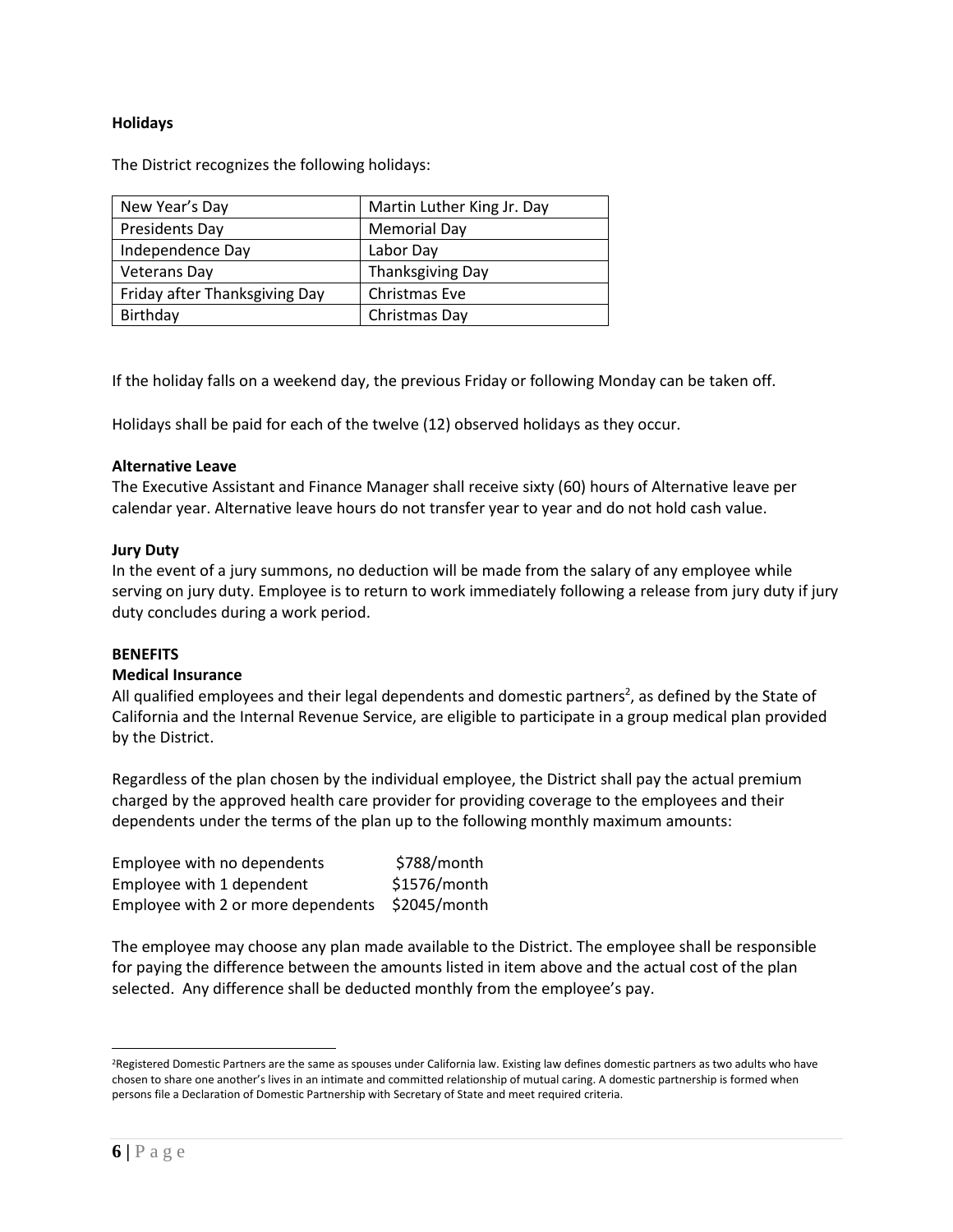The District offers an I.R.S. Section 125 Plan for the portion of the premiums for medical benefits that are the responsibility of the employee to pay.

#### **Dental Insurance**

All qualified employees and their dependents are eligible to participate in a group dental plan selected by the District. The District shall pay \$153 of the actual premium charged by the approved dental insurance provider for providing coverage to the employees and their dependents under the terms of the plan. Once the premium for the basic plan increases to more than \$153 the District cap shall become 100% of the basic dental plan premium.

#### **Vision Insurance**

All qualified employees and their dependents are eligible to participate in a group vision care plan selected by the District. The District shall pay \$9.00 of the actual premium charged by the approved vision insurance provider for providing coverage to the employees and their dependents under the terms of the plan.

#### **Life Insurance**

All qualified employees are eligible to participate in the life insurance program selected by the District. The District shall pay 100% of the premium for the selected plan. Employees may choose higher coverage at the expense of the employee for the difference.

#### **Long Term Disability Insurance**

All qualified employees are eligible to participate in the District's disability insurance program through CSFA. The District shall pay 100% of the actual premium charged under the terms of the program.

#### **CSFA Membership**

The District will pay 100% of CSFA dues for all employees.

#### **OTHER PROVISIONS**

#### **Management Rights**

The District, on its own behalf and on the behalf of the taxpayers of the District, hereby retains and reserves the right, without limitation, all powers, rights, authority, duties and responsibilities conferred upon and vested in by the laws and the Constitution of the State of California and the United States including but without limiting the generality of the foregoing the right.

#### **Uniforms / Apparel**

Apparel: The District will provide the employee with one uniform polo shirt and one pullover sweater, and three tee shirts initially, then supplied/updated as needed as approved by a program manager per District Uniform Policy.

Apparel: The District will provide the Logistics Specialist with three uniform polo shirts and one pullover sweater, and three tee shirts initially, then supplied/updated as needed as approved by a program manager per District Uniform Policy.

Uniform: The District will provide the Fire Inspector and the Community Outreach Specialist with three full sets of class B uniforms and one class A uniform initially, then supplied/updated as needed as approved by a program manager per District Uniform Policy.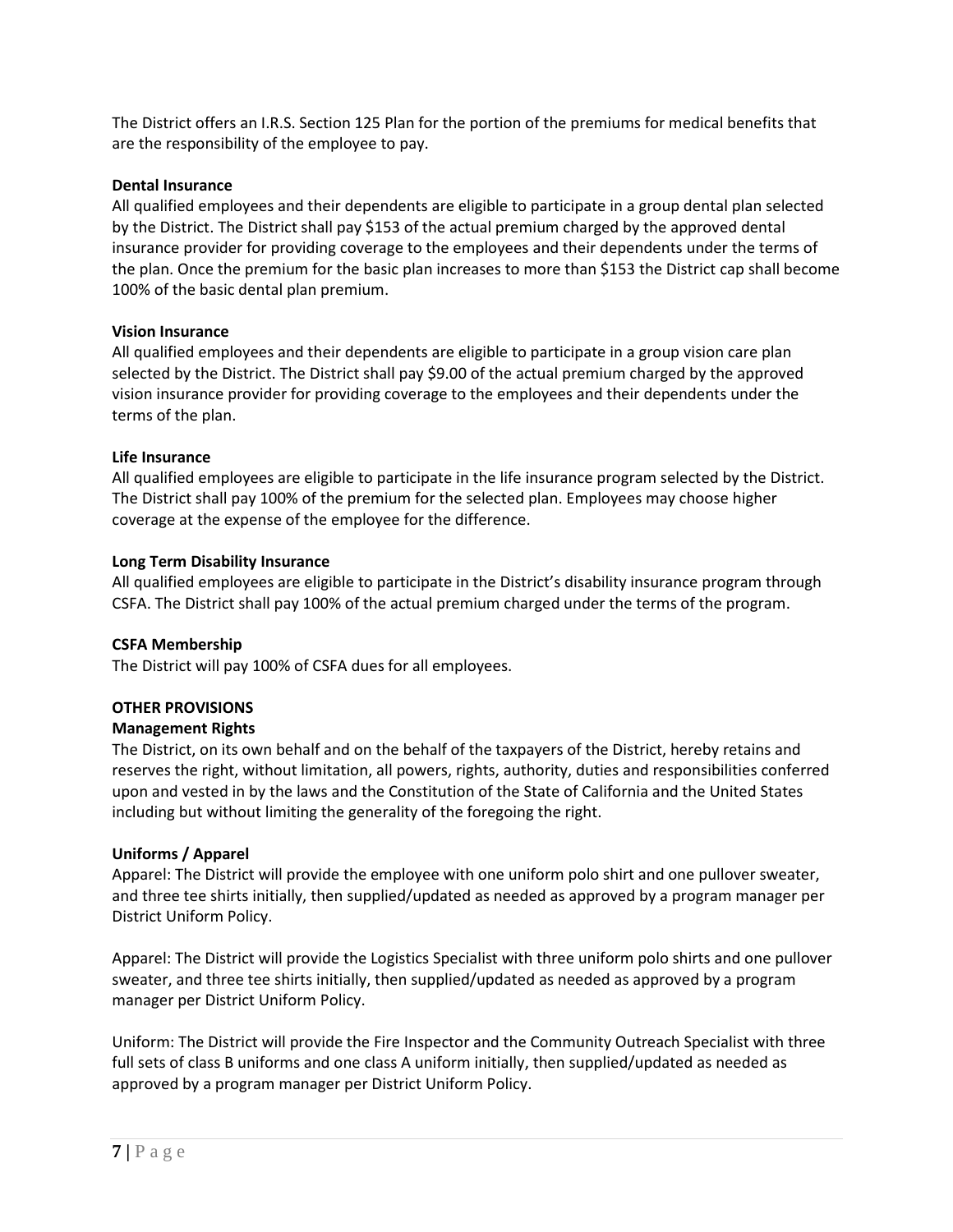The District will provide the Fire Inspector, the Community Outreach Officer and Logistics Specialist a pair of station and/or safety boots initially, then as needed.

Laundering and basic maintenance of uniforms shall be the responsibility of the employee. District laundering facilities and laundry supplies shall be made available to employees for laundering uniforms.

#### **Training, Continuing Education and Tuitions**

Miscellaneous employees are eligible for education reimbursements up to a maximum of \$600 each Fiscal Year for work related education.

#### **District Owned Vehicles**

The District may provide staff with an assigned District owned or leased and maintained vehicle to use while conducting District business. See Use of District Vehicle Policy for restriction. The District shall reimburse the employee for any use of his/her personal vehicle when used for District business. Reimbursement shall be for mileage only at the current IRS mileage rate.

### **Appendix A Salary schedule**

### **January 1, 2022 - 3% Increase**

| <b>Classification</b>                 | Step 1    | Step 2    | Step 3    |
|---------------------------------------|-----------|-----------|-----------|
| <b>Executive Assistant</b>            | \$105,376 | \$110,645 | \$116,177 |
| <b>Finance Manager</b>                | \$105,376 | \$110,645 | \$116,177 |
| <b>Benefits Administrator</b>         | \$74,677  | \$78,411  | \$82,331  |
| <b>Accounting Assistant (Support)</b> | \$74,677  | \$78,411  | \$82,331  |
| <b>Administrative Assistant</b>       | \$74,677  | \$78,411  | \$82,331  |
| Logistics Specialist                  | \$47,133  | \$49,489  | \$51,964  |
| Fire Inspector                        | \$81,141  | \$83,574  | \$87,755  |
| <b>Community Outreach Specialist</b>  | \$60,278  | \$63,294  | \$66,477  |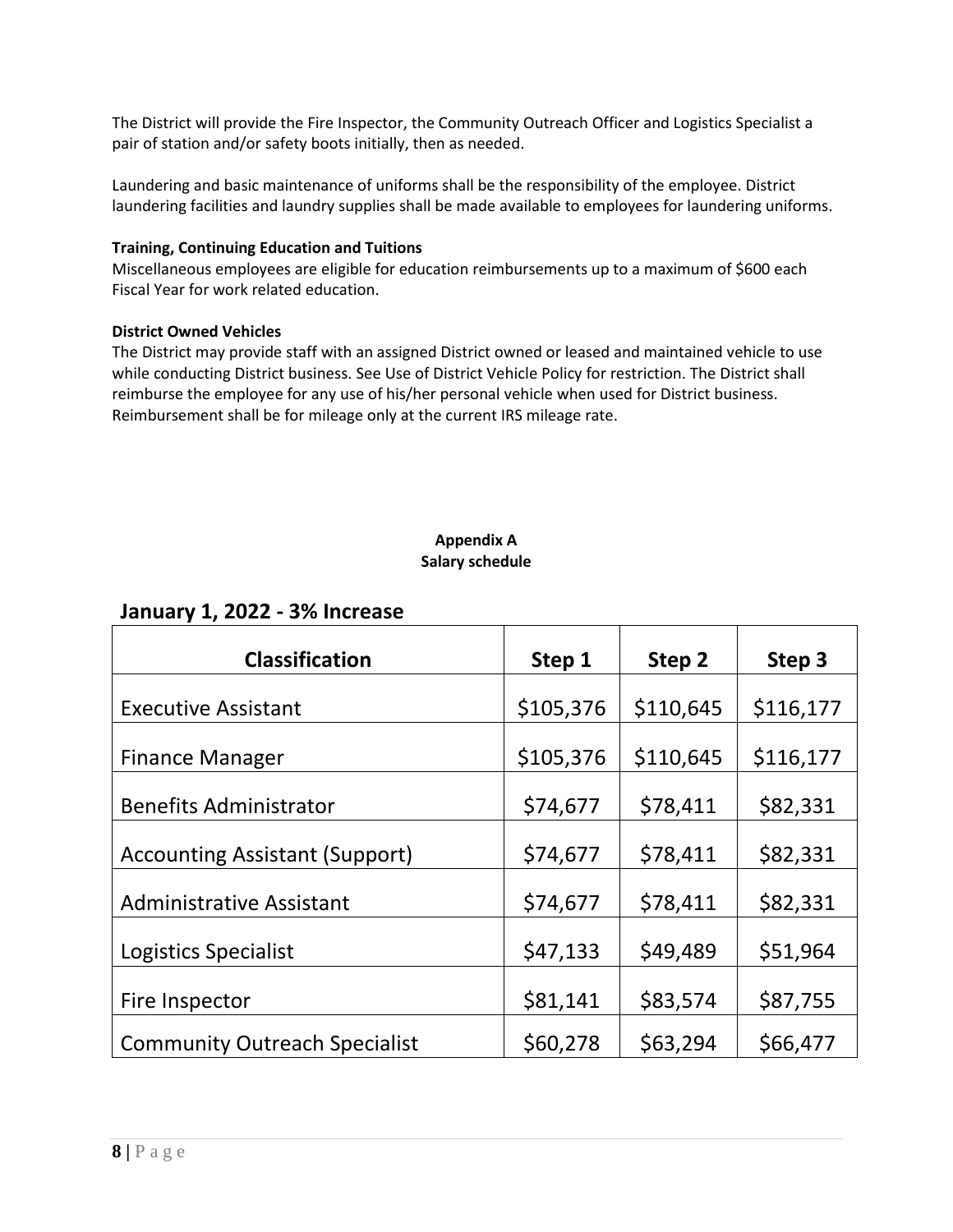# **July 1, 2022 - 2% Increase**

| <b>Classification</b>                 | Step 1    | Step 2    | Step 3    |
|---------------------------------------|-----------|-----------|-----------|
| <b>Executive Assistant</b>            | \$107,483 | \$112,858 | \$118,500 |
|                                       |           |           |           |
| <b>Finance Manager</b>                | \$107,483 | \$112,858 | \$118,500 |
| <b>Benefits Administrator</b>         | \$76,171  | \$79,979  | \$83,978  |
| <b>Accounting Assistant (Support)</b> | \$76,171  | \$79,979  | \$83,978  |
| <b>Administrative Assistant</b>       | \$76,171  | \$79,979  | \$83,978  |
| Logistics Specialist                  | \$48,075  | \$50,479  | \$53,003  |
| Fire Inspector                        | \$82,764  | \$85,238  | \$89,502  |
| <b>Community Outreach Specialist</b>  | \$61,485  | \$64,563  | \$67,787  |